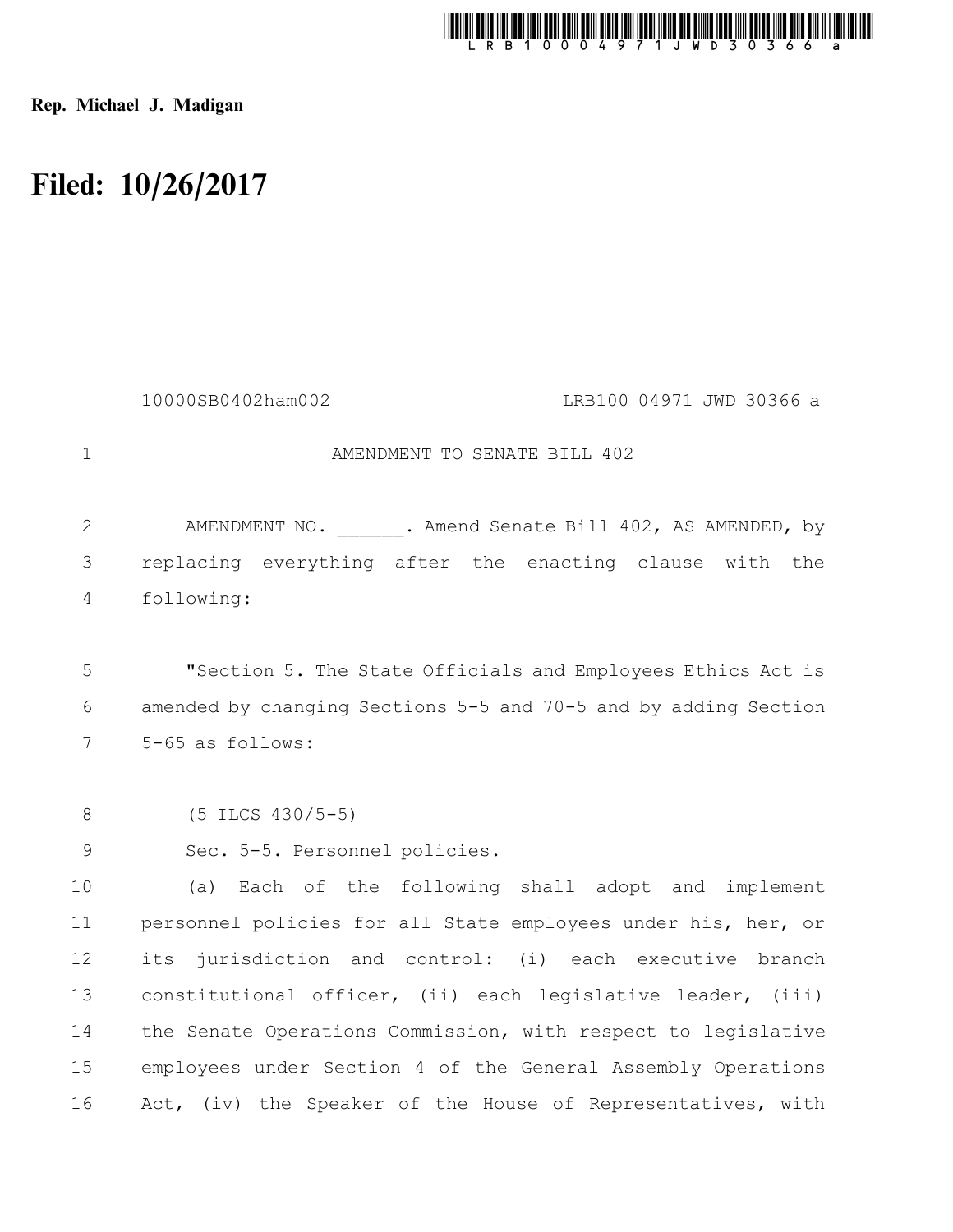10000SB0402ham002 -2- LRB100 04971 JWD 30366 a

respect to legislative employees under Section 5 of the General Assembly Operations Act, (v) the Joint Committee on Legislative Support Services, with respect to State employees of the legislative support services agencies, (vi) members of the General Assembly, with respect to legislative assistants, as provided in Section 4 of the General Assembly Compensation Act, (vii) the Auditor General, (viii) the Board of Higher Education, with respect to State employees of public institutions of higher learning except community colleges, and (ix) the Illinois Community College Board, with respect to State employees of community colleges. The Governor shall adopt and implement those policies for all State employees of the executive branch not under the jurisdiction and control of any other executive branch constitutional officer. 1 2 3 4 5 6 7 8 9 10 11 12 13 14

(b) The policies required under subsection (a) shall be filed with the appropriate ethics commission established under this Act or, for the Auditor General, with the Office of the Auditor General. 15 16 17 18

(c) The policies required under subsection (a) shall include policies relating to work time requirements, documentation of time worked, documentation for reimbursement for travel on official State business, compensation, and the earning or accrual of State benefits for all State employees who may be eligible to receive those benefits. No later than 30 days after the effective date of this Amendatory Act of the 100th General Assembly, the policies shall include a 19 20 21 22 23 24 25 26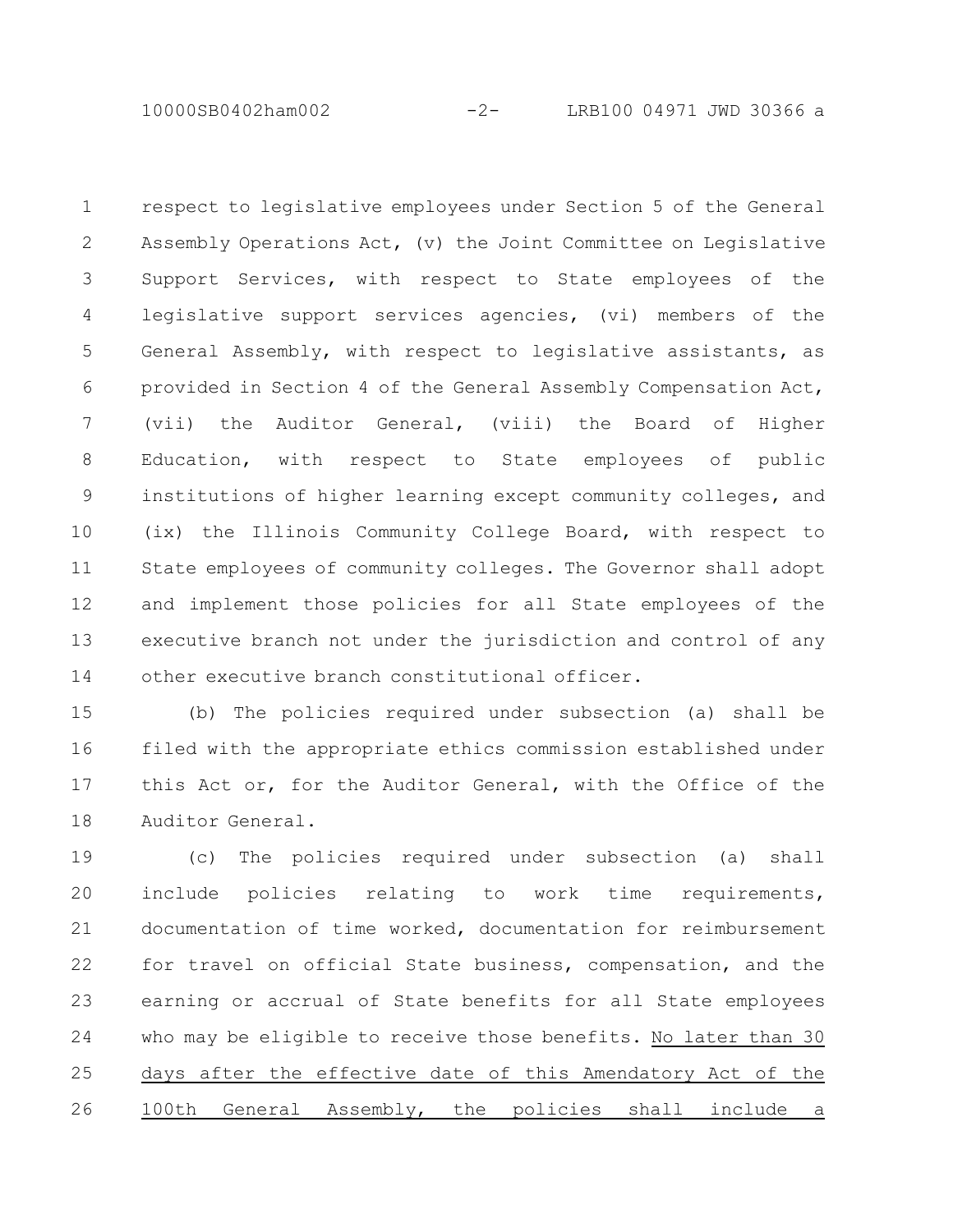10000SB0402ham002 -3- LRB100 04971 JWD 30366 a

prohibition of sexual harassment, including how an individual can report allegations of sexual harassment and disciplinary action for violation of the policy. The policies shall comply with and be consistent with all other applicable laws. The policies shall require State employees to periodically submit time sheets documenting the time spent each day on official State business to the nearest quarter hour; contractual State employees may satisfy the time sheets requirement by complying with the terms of their contract, which shall provide for a means of compliance with this requirement. The policies for State employees shall require those time sheets to be submitted on paper, electronically, or both and to be maintained in either paper or electronic format by the applicable fiscal office for a period of at least 2 years. 1 2 3 4 5 6 7 8 9 10 11 12 13 14

(d) The policies required under subsection (a) shall be adopted by the applicable entity before February 1, 2004 and shall apply to State employees beginning 30 days after adoption. 15 16 17 18

(Source: P.A. 93-615, eff. 11-19-03; 93-617, eff. 12-9-03.) 19

| 20 | $(5$ ILCS $430/5-65$ new)                                     |
|----|---------------------------------------------------------------|
| 21 | Sec. 5-65. Prohibition on sexual harassment.                  |
| 22 | (a) All persons have a right to work in an environment free   |
| 23 | from sexual harassment. All persons subject to this Act shall |
| 24 | refrain from sexual harassment of any person. For purposes of |
| 25 | this Section, "sexual harassment" has the meaning provided in |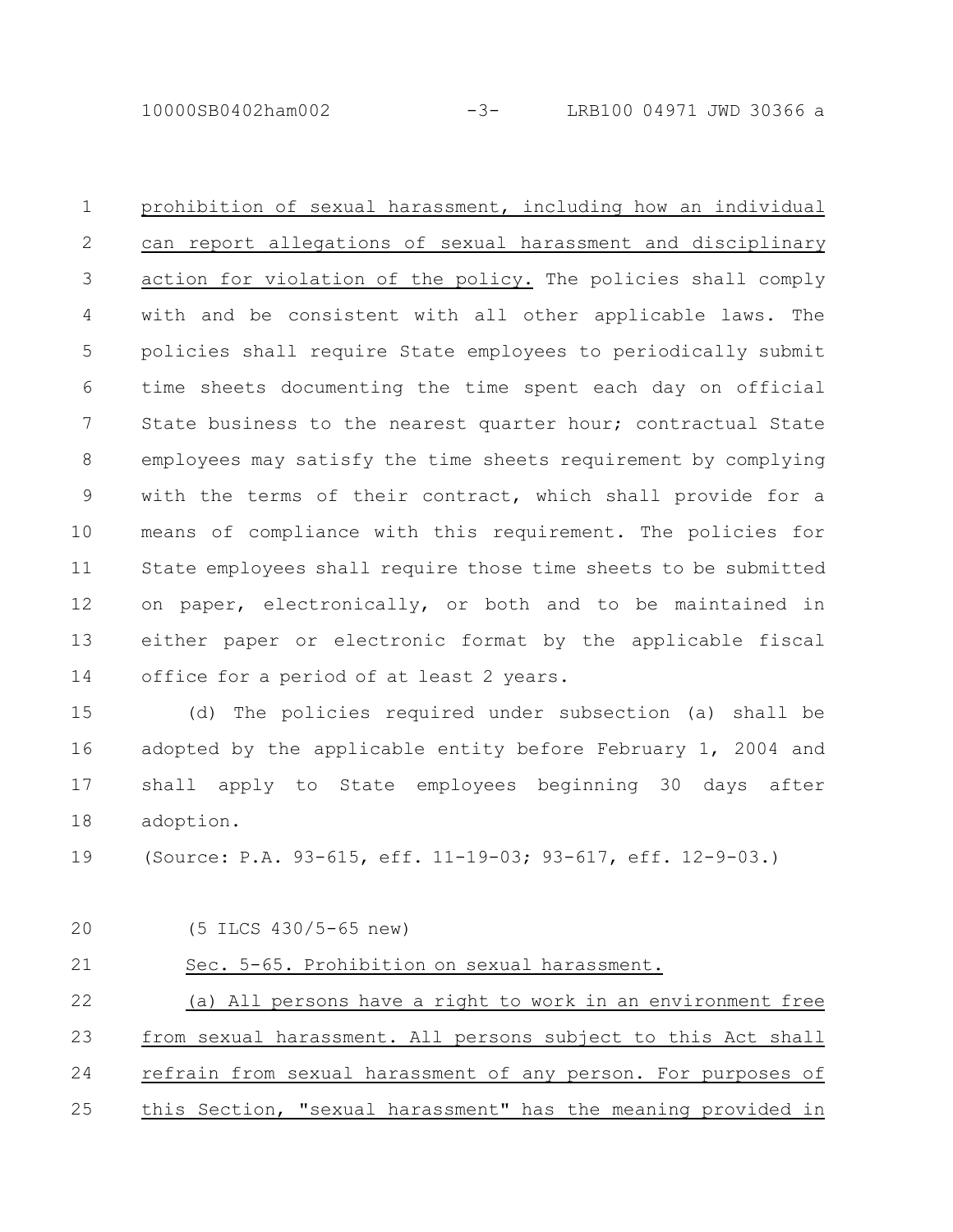| $\mathbf 1$    | the Illinois Human Rights Act.                                  |
|----------------|-----------------------------------------------------------------|
| $\overline{2}$ | (b) Beginning January 1, 2018, each officer, member, and        |
| $\mathcal{S}$  | employee must annually complete an in person sexual harassment  |
| 4              | training program conducted or approved by the appropriate       |
| 5              | jurisdictional authority or his or her designee. The training   |
| 6              | shall include a description of sexual harassment, utilizing     |
| $\overline{7}$ | examples. Proof of completion must be submitted to the          |
| 8              | applicable ethics officer.                                      |
| $\mathcal{G}$  | (c) No later than 30 days after the effective date of this      |
| 10             | Amendatory Act of the 100th General Assembly, each ultimate     |
| 11             | jurisdictional authority shall submit to the appropriate        |
| 12             | Ethics Commission a report detailing plans for compliance with  |
| 13             | this Section for the coming year. No later than August 1, 2018, |
| 14             | and each August 1 thereafter, each ultimate jurisdictional      |
| 15             | authority shall submit to the appropriate Ethics Commission an  |
| 16             | annual report that describes training programs completed        |
| 17             | during the previous year, the names of individuals that failed  |
| 18             | to complete the required training program, and the plan for     |
| 19             | compliance for the coming year. Each Ethics Commission shall    |
| 20             | make the reports available on its website.                      |

(5 ILCS 430/70-5) 21

Sec. 70-5. Adoption by governmental entities. 22

(a) Within 6 months after the effective date of this Act, each governmental entity other than a community college district, and each community college district within 6 months 23 24 25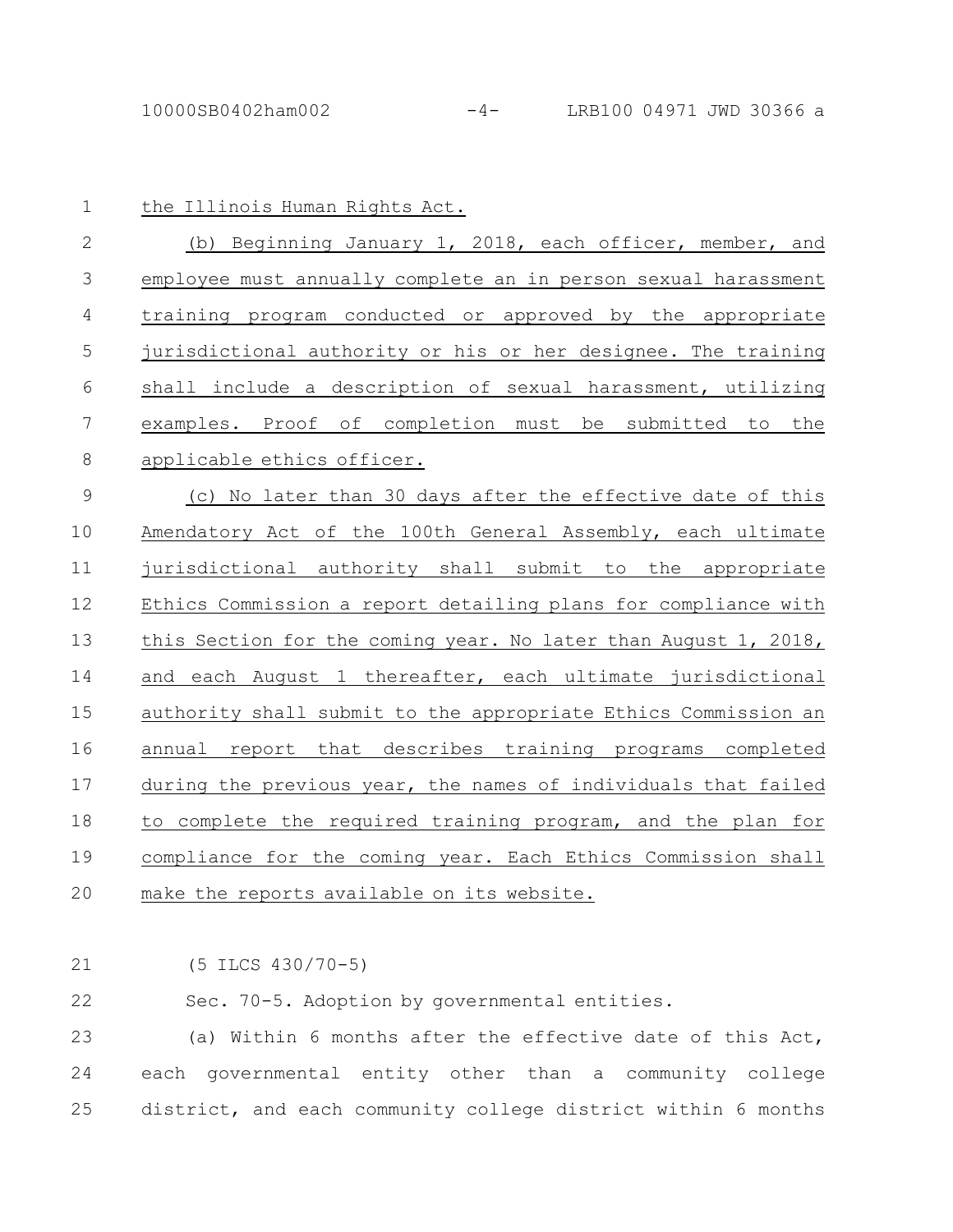10000SB0402ham002 -5- LRB100 04971 JWD 30366 a

after the effective date of this amendatory Act of the 95th General Assembly, shall adopt an ordinance or resolution that regulates, in a manner no less restrictive than Section 5-15 and Article 10 of this Act, (i) the political activities of officers and employees of the governmental entity and (ii) the soliciting and accepting of gifts by and the offering and making of gifts to officers and employees of the governmental entity. No later than 60 days after the effective date of this Amendatory Act of the 100th General Assembly, each governmental entity shall adopt an ordinance or resolution establishing a policy to prohibit sexual harassment, including how an individual can report allegations of sexual harassment and disciplinary action for violation of the policy. For purposes of this Section, "sexual harassment" has the meaning provided in the Illinois Human Rights Act. 1 2 3 4 5 6 7 8 9 10 11 12 13 14 15

(b) Within 3 months after the effective date of this amendatory Act of the 93rd General Assembly, the Attorney General shall develop model ordinances and resolutions for the purpose of this Article. The Attorney General shall advise governmental entities on their contents and adoption. 16 17 18 19 20

(c) As used in this Article, (i) an "officer" means an elected or appointed official; regardless of whether the official is compensated, and (ii) an "employee" means a full-time, part-time, or contractual employee. 21 22 23 24

(Source: P.A. 95-880, eff. 8-19-08.) 25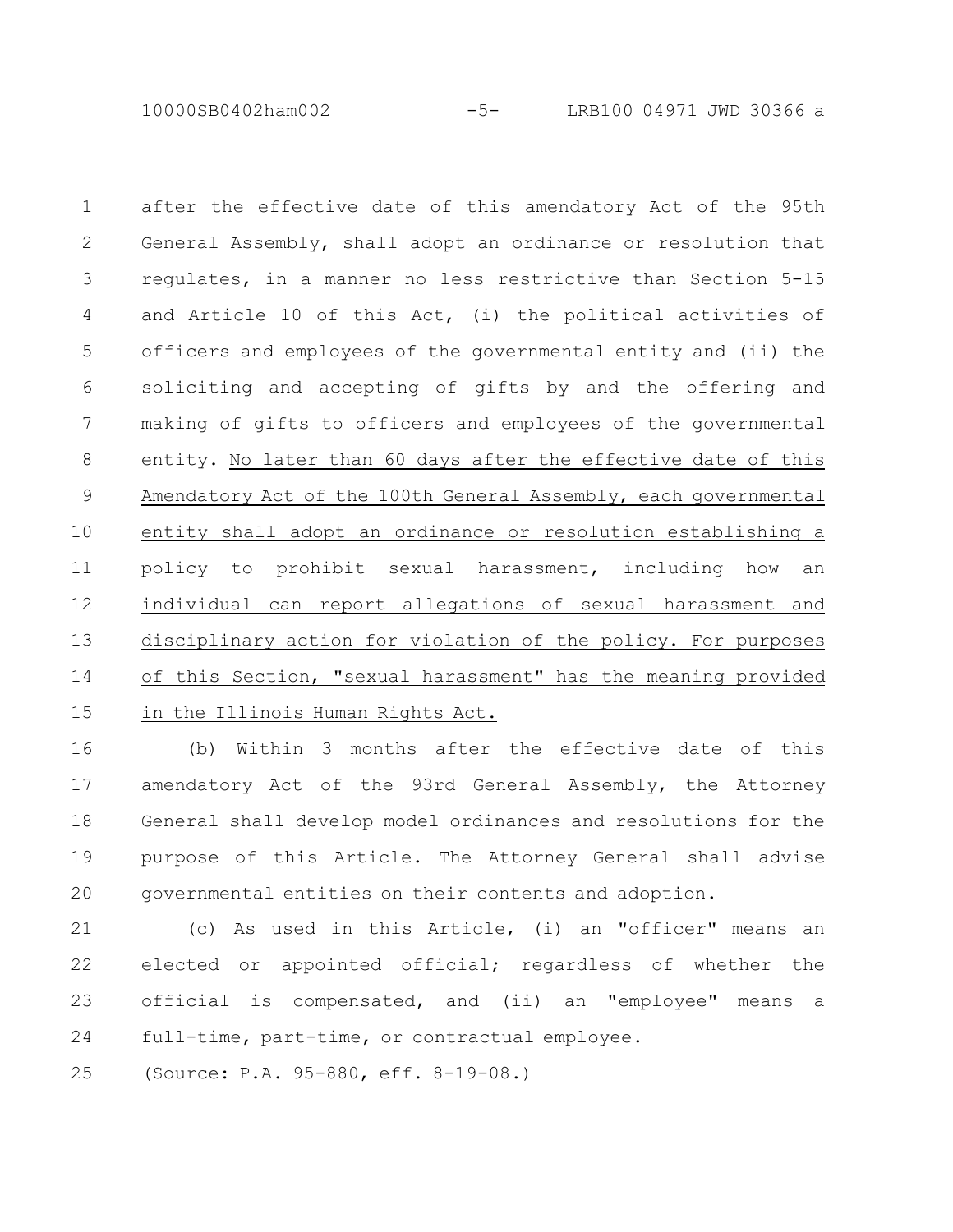Section 10. The Lobbyist Registration Act is amended by changing Section 5 and by adding Section 4.7 as follows: (25 ILCS 170/4.7 new) Sec. 4.7. Prohibition on sexual harassment. (a) All persons have a right to work in an environment free from sexual harassment. All persons subject to this Act shall refrain from sexual harassment of any person. (b) Beginning January 1, 2018, each natural person required to register as a lobbyist under this Act must complete, at least annually, a sexual harassment training program provided or approved by the Secretary of State. A natural person registered under this Act must complete the training program no later than 30 days after registration or renewal under this Act. This requirement does not apply to a lobbying entity or a client that hires a lobbyist that (i) does not have employees of the lobbying entity or client registered as lobbyists, or (ii) does not have an actual presence in Illinois. (c) No later than January 1, 2018, each natural person and any entity required to register under this Act shall have a written sexual harassment policy that shall include, at a minimum, the following information: (i) the illegality of sexual harassment; (ii) the definition of sexual harassment; (iii) a description of sexual harassment, utilizing examples; (iv) the person or entity's internal process for receiving complaints and the process of reviewing such complaints, 1 2 3 4 5 6 7 8 9 10 11 12 13 14 15 16 17 18 19 20 21 22 23 24 25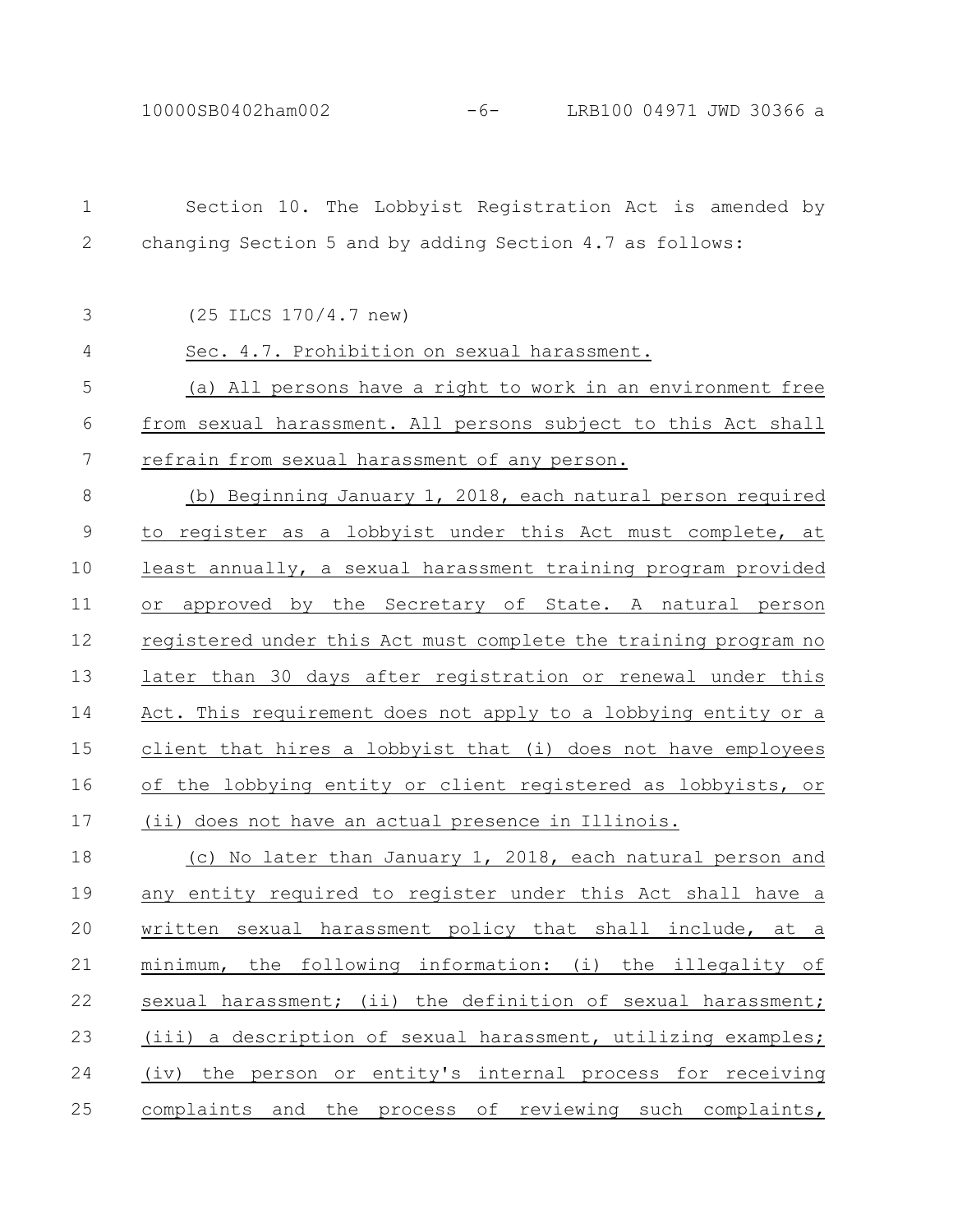10000SB0402ham002 -7- LRB100 04971 JWD 30366 a

including any penalties or discipline for violations by employees, contractors, or lobbyists; and (v) protection against retaliation. A copy of the policy shall be provided to the Secretary of State upon request of the Secretary or his or her designee. 1 2 3 4 5

(d) For purposes of this Section, "sexual harassment" has the meaning provided in the Illinois Human Rights Act. 6 7

(e) The Secretary of State shall adopt rules for the implementation of this Section. 8 9

(25 ILCS 170/5) 10

Sec. 5. Lobbyist registration and disclosure. Every natural person and every entity required to register under this Act shall before any service is performed which requires the natural person or entity to register, but in any event not later than 2 business days after being employed or retained, file in the Office of the Secretary of State a statement in a format prescribed by the Secretary of State containing the following information with respect to each person or entity employing, retaining, or benefitting from the services of the natural person or entity required to register: 11 12 13 14 15 16 17 18 19 20

21

(a) The registrant's name, permanent address, e-mail address, if any, fax number, if any, business telephone number, and temporary address, if the registrant has a temporary address while lobbying. 22 23 24

25

(a-5) If the registrant is an entity, the information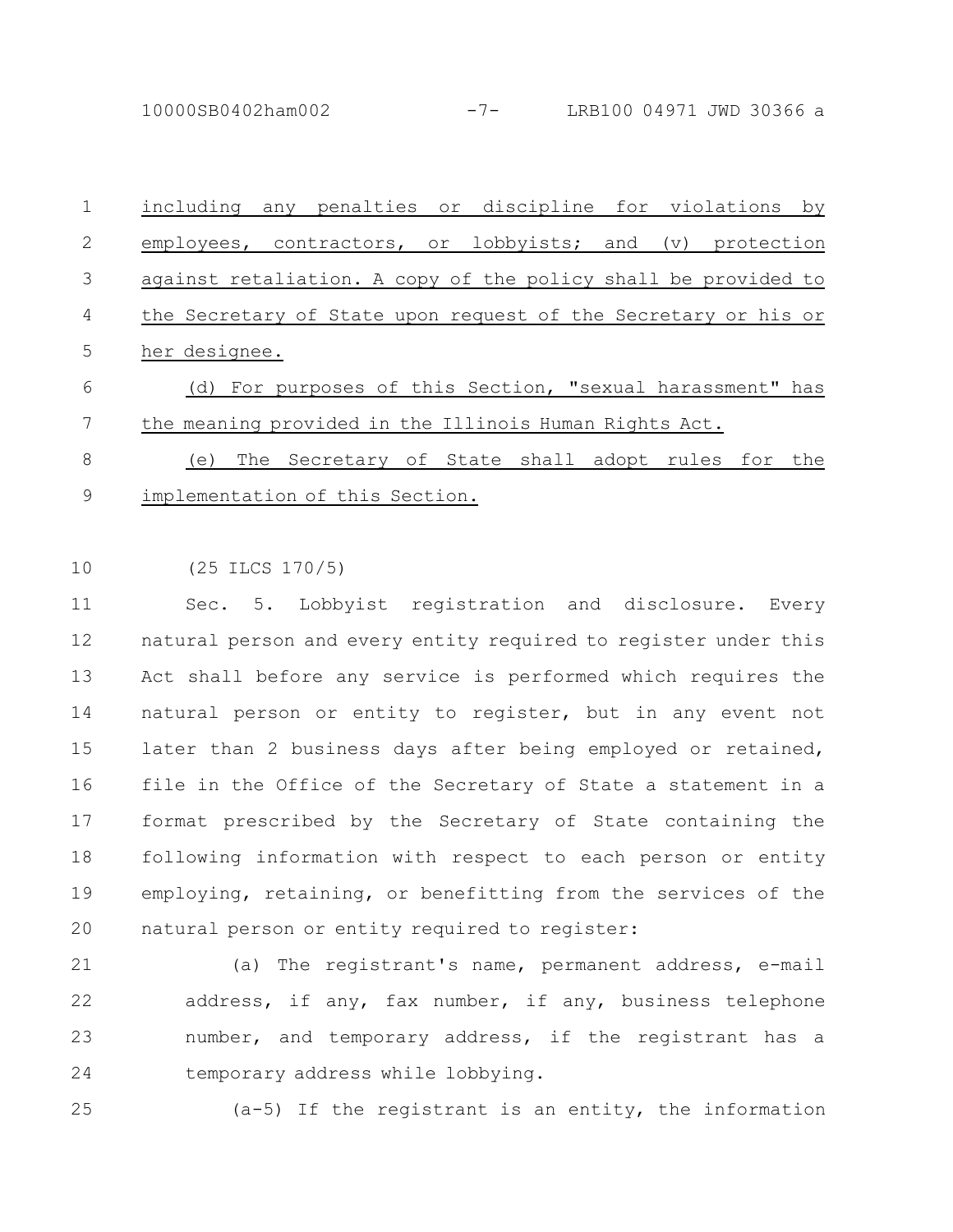10000SB0402ham002 -8- LRB100 04971 JWD 30366 a

required under subsection (a) for each natural person associated with the registrant who will be lobbying, regardless of whether lobbying is a significant part of his or her duties. 1 2 3 4

(b) The name and address of the client or clients employing or retaining the registrant to perform such services or on whose behalf the registrant appears. If the client employing or retaining the registrant is a client registrant, the statement shall also include the name and address of the client or clients of the client registrant on whose behalf the registrant will be or anticipates performing services. 5 6 7 8 9 10 11 12

(c) A brief description of the executive, legislative, or administrative action in reference to which such service is to be rendered. 13 14 15

(c-5) Each executive and legislative branch agency the registrant expects to lobby during the registration period. 16 17 18

(c-6) The nature of the client's business, by indicating all of the following categories that apply: (1) banking and financial services, (2) manufacturing, (3) education, (4) environment, (5) healthcare, (6) insurance, (7) community interests, (8) labor, (9) public relations or advertising, (10) marketing or sales, (11) hospitality, (12) engineering, (13) information or technology products or services, (14) social services, (15) public utilities, 19 20 21 22 23 24 25 26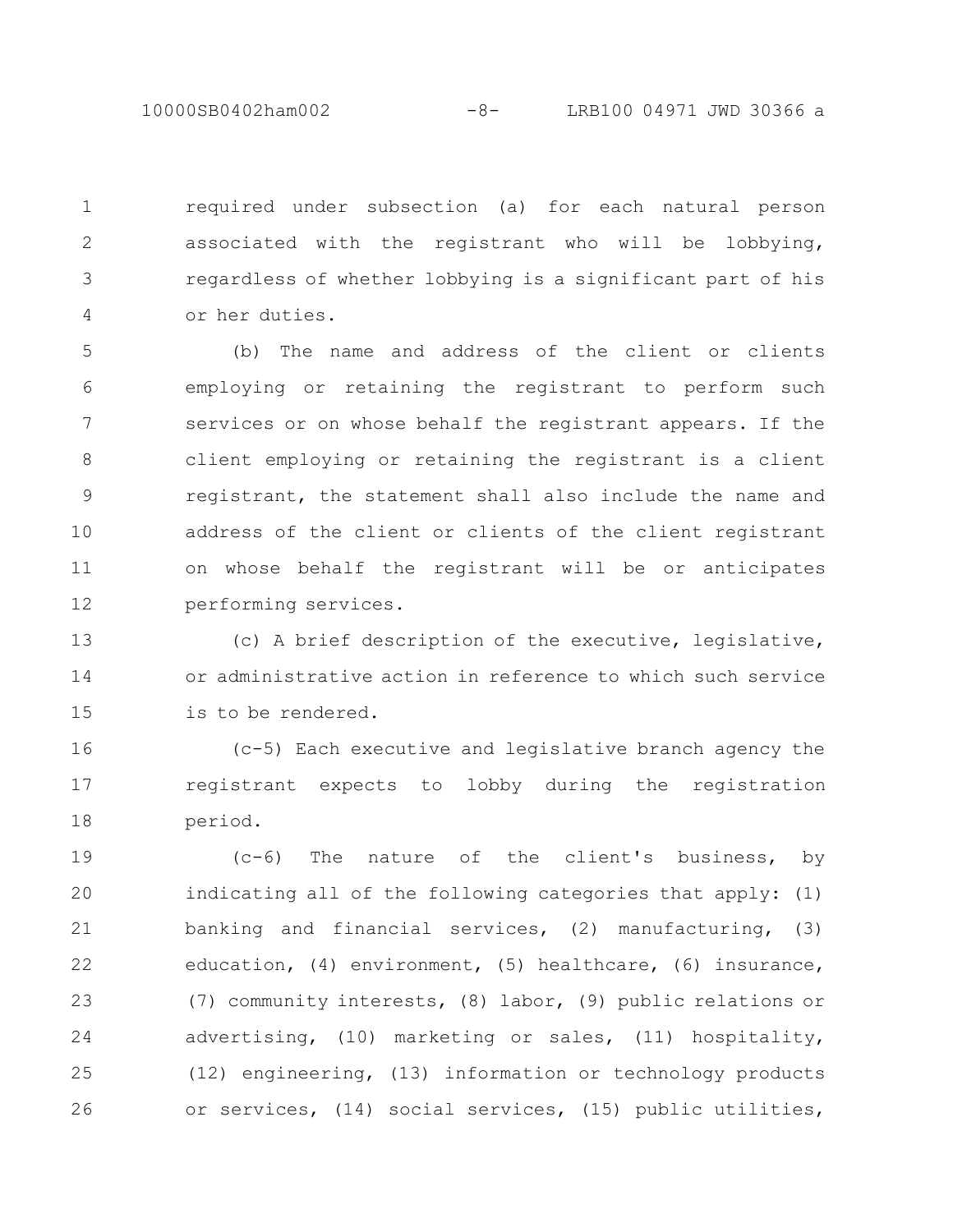(16) racing or wagering, (17) real estate or construction, (18) telecommunications, (19) trade or professional association, (20) travel or tourism, (21) transportation, (22) agriculture, and (23) other (setting forth the nature of that other business). 1 2 3 4 5

(c-7) A confirmation that the registrant has a sexual harassment policy as required by Section 4.7 of this Act, that such policy shall be made available to any individual within 2 business days upon written request (including electronic requests), that any person may contact the authorized agent of the registrant to report allegations of sexual harassment, and that the registrant recognizes the Inspector General has jurisdiction to review any allegations of sexual harassment alleged against the registrant or lobbyists hired by the registrant. 6 7 8 9 10 11 12 13 14 15

Every natural person and every entity required to register under this Act shall annually submit the registration required by this Section on or before each January 31. The registrant has a continuing duty to report any substantial change or addition to the information contained in the registration. 16 17 18 19 20

The Secretary of State shall make all filed statements and amendments to statements publicly available by means of a searchable database that is accessible through the World Wide Web. The Secretary of State shall provide all software necessary to comply with this provision to all natural persons and entities required to file. The Secretary of State shall 21 22 23 24 25 26